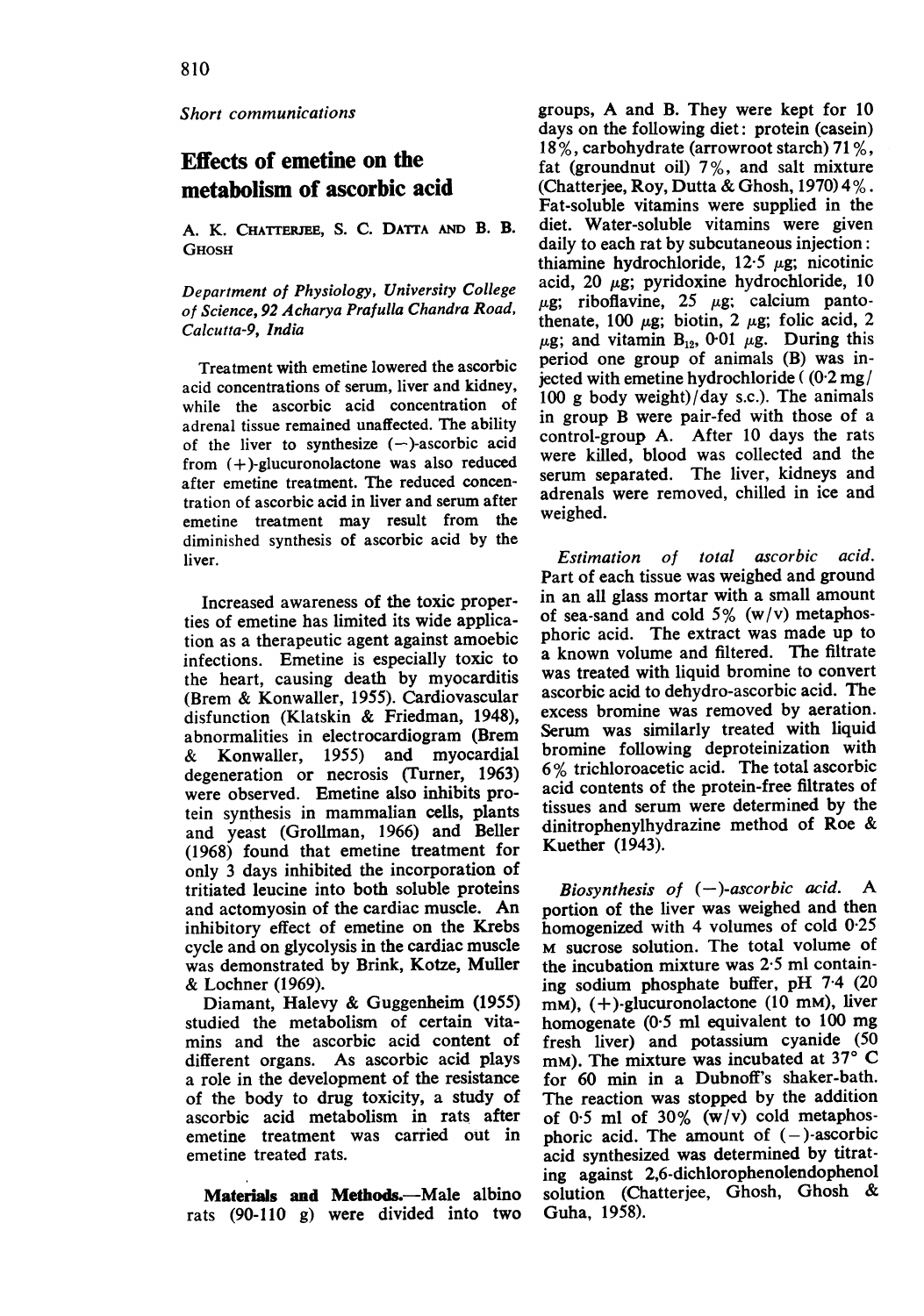| $A$ BLE 1. <i>Effect of emetine</i>                           |                                                                   | on the ascorbic acid concentration of serum and different tissues, and on the biosynthesis of ascorbic acid by the liver tissue |                                                                         |                                                               |                                                                     |                                                                         |                                                                        |                                                                  |
|---------------------------------------------------------------|-------------------------------------------------------------------|---------------------------------------------------------------------------------------------------------------------------------|-------------------------------------------------------------------------|---------------------------------------------------------------|---------------------------------------------------------------------|-------------------------------------------------------------------------|------------------------------------------------------------------------|------------------------------------------------------------------|
|                                                               |                                                                   |                                                                                                                                 |                                                                         | Ascorbic acid content<br>Kidney                               |                                                                     |                                                                         |                                                                        | umol<br>ascorbic<br>acid syn-<br>thesized/g<br>liver<br>protein  |
|                                                               | Serum                                                             | Liver                                                                                                                           |                                                                         |                                                               |                                                                     |                                                                         | Adrena                                                                 |                                                                  |
|                                                               |                                                                   |                                                                                                                                 |                                                                         |                                                               |                                                                     |                                                                         |                                                                        |                                                                  |
| Groups of animals                                             | mg/100 ml                                                         | $\mu$ g/100 mg                                                                                                                  | Total<br>(mg/100 g)<br>body weight                                      | $\mu$ g/100 mg*                                               | Total<br>(µg/100 g)<br>body weight                                  | $\mu$ g/100 mg                                                          | Total<br>(µg/100 g)<br>pody weight                                     |                                                                  |
|                                                               |                                                                   |                                                                                                                                 |                                                                         | $20.50(6)$<br>$\pm 1.34(6)$<br>$\pm 1.26(6)$<br>$\pm 1.26(6)$ | $1674 (6)$<br>$\pm 9.5$<br>$149.9 (6)$<br>$\pm 11.3$<br>$t = 1.179$ | $293.2$ (6)<br>$\pm 27.4$<br>$\pm 280.5$ (5)<br>$\pm 20.5$<br>$t=0.371$ | $723(6)$<br>$\pm 82(5)$<br>$\pm 64(5)$<br>$\pm 64(5)$<br>$\cdot = 401$ | $23.44(5)$<br>$\pm 0.85(7)$<br>$16.85(7)$<br>$16.85(7)$<br>$193$ |
|                                                               |                                                                   |                                                                                                                                 |                                                                         |                                                               |                                                                     |                                                                         |                                                                        |                                                                  |
| Group A<br>(Pair-fed control)<br>Group B<br>(Emetine treated) | $1.75(5)$<br>$\pm 0.14$<br>$1.17(4)$<br>$\pm 0.17$<br>$\pm 2.634$ | $28.80(6)$<br>$\pm 1.95(6)$<br>$\pm 1.13(6)$<br>$\pm 2.15$<br>$\pm 2.15$<br>$\pm 2.15$                                          | $1.04(6)$<br>$+0.148$<br>$+0.646(6)$<br>$+0.07$<br>$+0.107$<br>$+2.136$ |                                                               |                                                                     |                                                                         |                                                                        |                                                                  |
|                                                               |                                                                   |                                                                                                                                 |                                                                         |                                                               |                                                                     |                                                                         |                                                                        |                                                                  |
|                                                               |                                                                   |                                                                                                                                 |                                                                         |                                                               |                                                                     |                                                                         |                                                                        |                                                                  |

The values are means $\pm$ s.E.M. The figures in parentheses indicate the number of animals. \*Wet weight.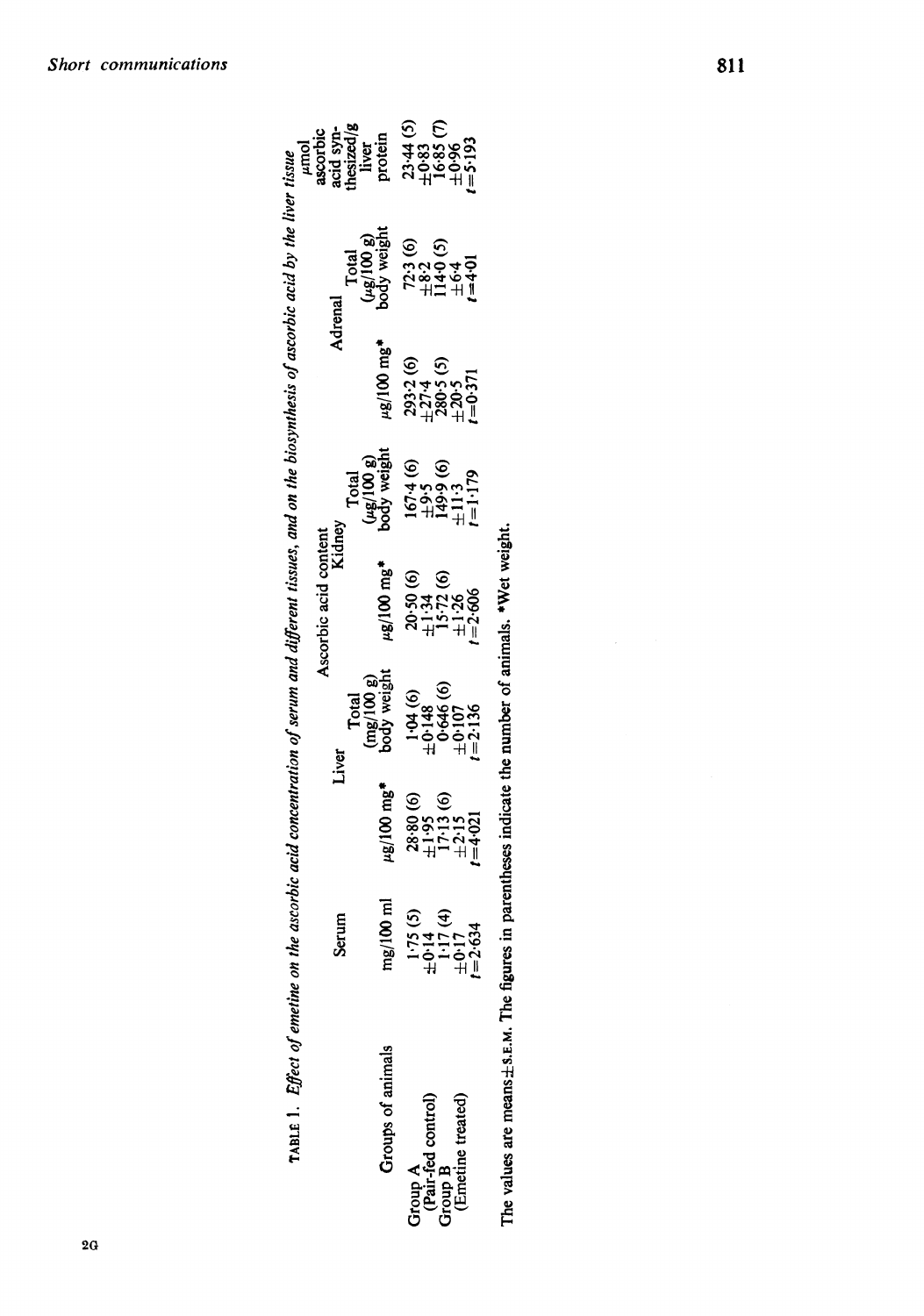Determination of tissue protein. The protein content of liver homogenate used in the study of the biosynthesis of  $(-)$ ascorbic acid was determined by the biuret method (Gornall, Bardawill & David, 1949).

**Results.**—The average body weight of the emetine-treated rats was  $94.8 g \pm 1.7$  (S.E.M.) compared to 96.8  $g \pm 1.6$  of pair-fed control rats. But emetine treatment increased the weight of the different organs. For example, the weights (per 100 g body weight) of the liver, kidney and adrenal were 3-95  $g \pm 0.17$  (S.E.M.), 0.961  $g \pm 0.047$  and 40.92  $mg \pm 1.56$ , respectively, in emetine treated rats, whereas the corresponding organ weights in pair-fed control rats were 3-27  $g \pm 0.14$ , 0.829 g  $\pm 0.029$  and 25.25 mg  $+2.91$ . These observations are in agreement with the results reported earlier (Chatterjee et al., 1970).

The total ascorbic acid contents of different tissues and of blood serum in control and emetine treated rats are shown in Table 1. The ascorbic acid content of liver and kidney was decreased whereas the total amount of the ascorbic acid in the respective tissues (mg or  $\mu$ g/100 g body weight) showed no change upon receiving emetine. The adrenal ascorbic acid concentrations  $(\mu$ g/100 mg) of the emetine treated rats were not changed, but the total amount of the ascorbic acid in the gland  $(\mu g / 100 g)$ body weight) showed a marked increase after emetine treatment.

Table <sup>1</sup> includes also the amount of  $(-)$ -ascorbic acid synthesized in vitro from  $(+)$ -glucuronolactone by the liver tissue of control and emetine treated rats. The capability of the liver of emetine treated rats to synthesize  $(-)$ -ascorbic acid was reduced considerably.

Discussion.---Emetine treatment of rats reduced the total ascorbic acid concentrations in liver, kidney and serum, but not in the adrenal glands. When expressed in  $\mu$ g/ 100 g body weight the adrenal ascorbic acid content was in fact increased. Diamant et al. (1955) observed a decrease in the content of free ascorbic acid in the liver of rats after emetine treatment. The reduced ascorbic acid concentration of the liver of emetine treated rats was accompanied by a diminished ability of the liver to synthesize  $(-)$ -ascorbic acid from  $(+)$ -glucuronolactone. The reduced serum ascorbic acid concentration in the emetine treated rats

(Table 1) may be a result of the diminished synthesis of  $(-)$ -ascorbic acid by the liver tissue. Emetine treated rats also excrete less ascorbic acid in their urine (Diamant et al., 1955). In emetine treated rats the liver protein concentration was decreased (Chatterjee et al., 1970) as was the amount of labelled amino-acids incorporated into liver proteins (Jondorf & Szapary, 1968). This suggests impairment in the liver protein synthesis after emetine treatment. Thus the reduced ability of liver to synthesize ascorbic acid after emetine treatment may be ascribed to a decreased synthesis of enzymes involved in ascorbic acid biosynthesis.

The authors would like to express their sincere gratitude to Prof. S. R. Maitra, Head of the Department of Physiology, Calcutta University, for constant encouragement and keen interest in the present work. They a'so like to acknowledge the assistance rendered by Mr. A. D. Roy.

## **REFERENCES**

- BELLER, B. M. (1968). Observations on the mechanism of emetine poisoning of myocardial tissue. Circulation Res., 22, 501-505.
- BREM, T. H. & KONWALLER, B. E. (1955). Fatal myocarditis due to emetine hydrochloride. Am. Heart J., 50, 476-481.
- BRINK, A. J., KOTZE, J. C. N., MULLER, S. P. & LOCHNER, A. (1969). The effect of emetine<br>on metabolism and contractility of the<br>isolated rat heart. J. Pharmac. exp. Ther., 165, 251-257.
- CHATTERJEE, I. B., GHosH, J. J., GHOSH, N. C. & GUHA, B. C. (1958). Effect of cyanide on the biosynthesis of ascorbic acid by an enzyme preparation from goat-liver tissue. Biochem. J., 70, 509-515.
- CHATrERJEE, A. K., Roy, A. D., DuTrA, S. C. & GHOSH, B. B. (1970). Effect of emetine on certain aspects of protein metabolism.<br>Experientia, 26, 1077-1078.
- DIAMANT, E. J., HALEVY, S. & GUGGENHEIM, K. (1955). Studies on vitamin metabolism in emetine poisoning. J. Nutr., 55, 241-253.
- GORNALL, A. G., BARDAWILL, C. J. & DAVID, M. M. (1949). Determination of serum proteins by means of the biuret reaction. J. biol. Chem., 177, 751-766.
- GROLLMAN, A. P. (1966). Structural basis for the inhibition of protein synthesis by emetine and cycloheximide based on an analogy between ipecac alkaloids and between ipecac alkaloids and glutarimide antibiotics. Proc. Natn. Acad. Sci. U.S.A., 56, 1867-1874.